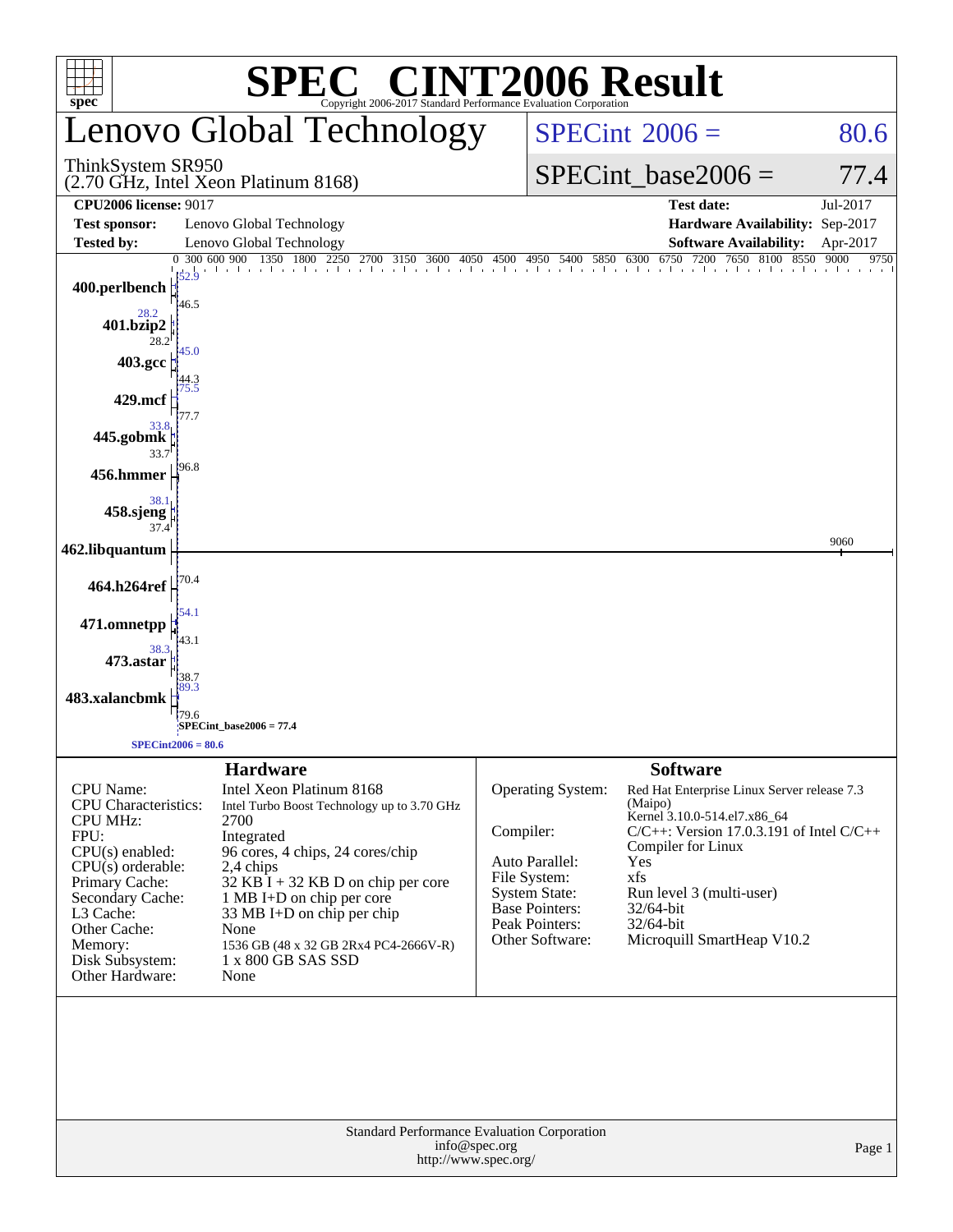

### enovo Global Technology

#### ThinkSystem SR950

(2.70 GHz, Intel Xeon Platinum 8168)

 $SPECint2006 = 80.6$  $SPECint2006 = 80.6$ 

### SPECint base2006 =  $77.4$

**[Test sponsor:](http://www.spec.org/auto/cpu2006/Docs/result-fields.html#Testsponsor)** Lenovo Global Technology **[Hardware Availability:](http://www.spec.org/auto/cpu2006/Docs/result-fields.html#HardwareAvailability)** Sep-2017

**[CPU2006 license:](http://www.spec.org/auto/cpu2006/Docs/result-fields.html#CPU2006license)** 9017 **[Test date:](http://www.spec.org/auto/cpu2006/Docs/result-fields.html#Testdate)** Jul-2017 **[Tested by:](http://www.spec.org/auto/cpu2006/Docs/result-fields.html#Testedby)** Lenovo Global Technology **[Software Availability:](http://www.spec.org/auto/cpu2006/Docs/result-fields.html#SoftwareAvailability)** Apr-2017

#### **[Results Table](http://www.spec.org/auto/cpu2006/Docs/result-fields.html#ResultsTable)**

|                  | <b>Base</b>                                                                                              |       |                |       |                |       | <b>Peak</b>    |              |                |              |                |              |
|------------------|----------------------------------------------------------------------------------------------------------|-------|----------------|-------|----------------|-------|----------------|--------------|----------------|--------------|----------------|--------------|
| <b>Benchmark</b> | <b>Seconds</b>                                                                                           | Ratio | <b>Seconds</b> | Ratio | <b>Seconds</b> | Ratio | <b>Seconds</b> | <b>Ratio</b> | <b>Seconds</b> | <b>Ratio</b> | <b>Seconds</b> | <b>Ratio</b> |
| 400.perlbench    | 210                                                                                                      | 46.5  | 211            | 46.4  | 210            | 46.5  | 185            | 52.9         | 185            | 52.8         | 185            | <u>52.9</u>  |
| 401.bzip2        | 343                                                                                                      | 28.2  | 342            | 28.2  | 342            | 28.2  | 342            | 28.3         | 342            | 28.2         | 342            | 28.2         |
| $403.\text{gcc}$ | 182                                                                                                      | 44.3  | 182            | 44.2  | 182            | 44.3  | 179            | 45.0         | 179            | 45.0         | 179            | 45.0         |
| $429$ .mcf       | 117                                                                                                      | 77.8  | 118            | 77.6  | 117            | 77.7  | 121            | 75.1         | 119            | 76.9         | <b>121</b>     | 75.5         |
| $445$ .gobmk     | 313                                                                                                      | 33.6  | 311            | 33.8  | 311            | 33.7  | 311            | 33.8         | 311            | 33.8         | 311            | 33.8         |
| $456.$ hmmer     | 96.4                                                                                                     | 96.8  | 96.4           | 96.8  | 96.5           | 96.6  | 96.4           | 96.8         | 96.4           | 96.8         | 96.5           | 96.6         |
| $458$ .sjeng     | 324                                                                                                      | 37.3  | 323            | 37.4  | 323            | 37.4  | 318            | 38.1         | 318            | 38.1         | 319            | 38.0         |
| 462.libquantum   | 2.29                                                                                                     | 9040  | 2.13           | 9750  | 2.29           | 9060  | 2.29           | 9040         | 2.13           | 9750         | 2.29           | 9060         |
| 464.h264ref      | 315                                                                                                      | 70.4  | 315            | 70.3  | 314            | 70.4  | 315            | 70.4         | 315            | 70.3         | 314            | 70.4         |
| 471.omnetpp      | 146                                                                                                      | 42.8  | 142            | 44.2  | 145            | 43.1  | 117            | 53.3         | 115            | 54.1         | 113            | 55.2         |
| $473.$ astar     | 182                                                                                                      | 38.7  | 181            | 38.7  | 181            | 38.7  | 183            | 38.3         | 183            | 38.3         | 182            | 38.5         |
| 483.xalancbmk    | 86.5                                                                                                     | 79.7  | 86.7           | 79.6  | 86.8           | 79.5  | 77.4           | 89.2         | 77.3           | 89.3         | 77.0           | 89.7         |
|                  | Results appear in the order in which they were run. Bold underlined text indicates a median measurement. |       |                |       |                |       |                |              |                |              |                |              |

#### **[Submit Notes](http://www.spec.org/auto/cpu2006/Docs/result-fields.html#SubmitNotes)**

The config file option 'submit' was used.

### **[Operating System Notes](http://www.spec.org/auto/cpu2006/Docs/result-fields.html#OperatingSystemNotes)**

Stack size set to unlimited using "ulimit -s unlimited"

### **[Platform Notes](http://www.spec.org/auto/cpu2006/Docs/result-fields.html#PlatformNotes)**

Standard Performance Evaluation Corporation [info@spec.org](mailto:info@spec.org) BIOS configuration: Choose Operating Mode set to Maximum Performance Hyper-Threading set to Disable Stale AtoS set to Enable LLC dead line alloc set to Disable Sysinfo program /home/cpu2006-1.2-ic17.0u3/config/sysinfo.rev6993 Revision 6993 of 2015-11-06 (b5e8d4b4eb51ed28d7f98696cbe290c1) running on Proton4S-RHEL7.3 Fri Jul 21 17:20:08 2017 This section contains SUT (System Under Test) info as seen by some common utilities. To remove or add to this section, see: <http://www.spec.org/cpu2006/Docs/config.html#sysinfo> From /proc/cpuinfo model name : Intel(R) Xeon(R) Platinum 8168 CPU @ 2.70GHz 4 "physical id"s (chips) 96 "processors" cores, siblings (Caution: counting these is hw and system dependent. The following excerpts from /proc/cpuinfo might not be reliable. Use with Continued on next page

<http://www.spec.org/>

```
Page 2
```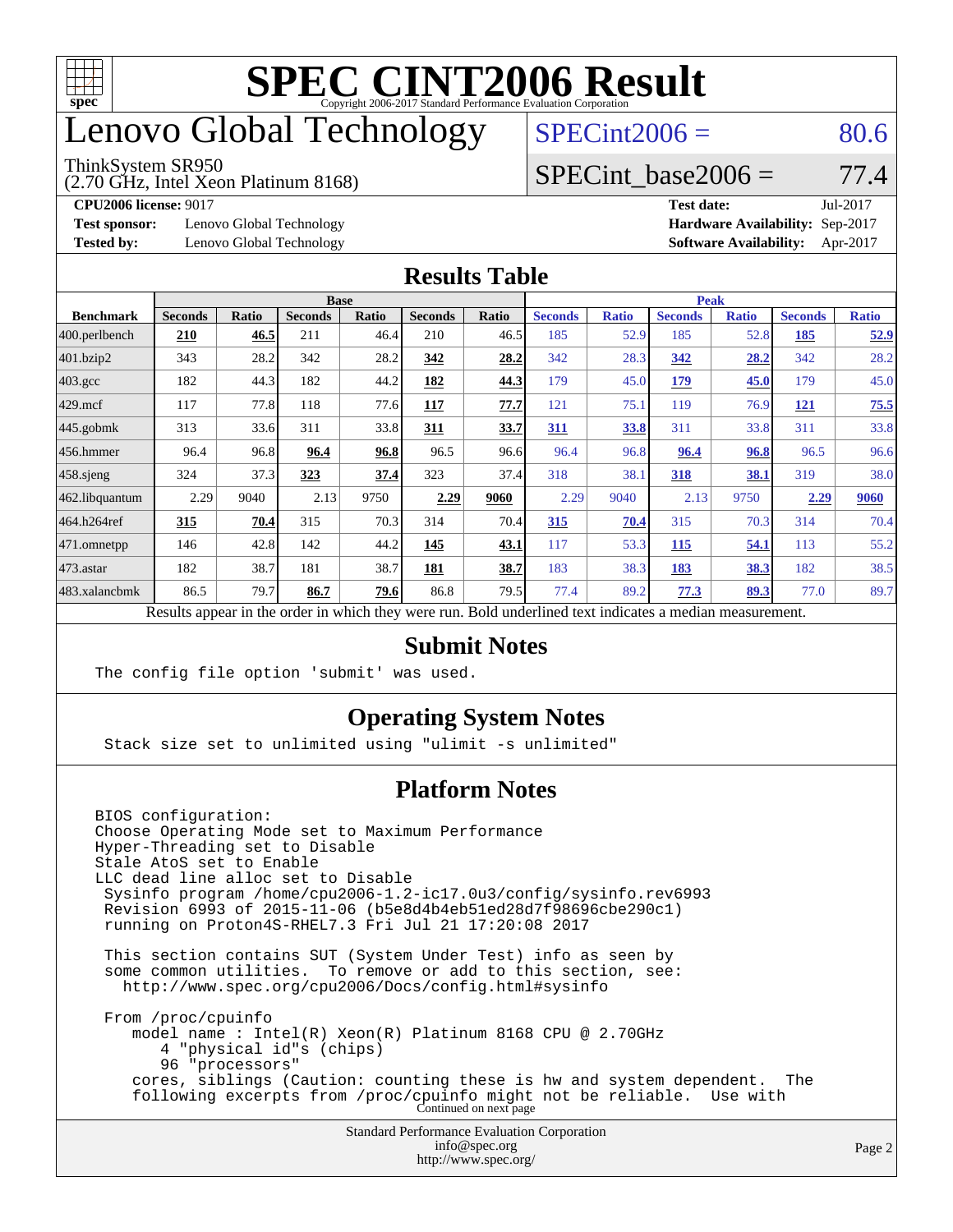

### enovo Global Technology

ThinkSystem SR950

(2.70 GHz, Intel Xeon Platinum 8168)

 $SPECint2006 = 80.6$  $SPECint2006 = 80.6$ 

SPECint base2006 =  $77.4$ 

**[CPU2006 license:](http://www.spec.org/auto/cpu2006/Docs/result-fields.html#CPU2006license)** 9017 **[Test date:](http://www.spec.org/auto/cpu2006/Docs/result-fields.html#Testdate)** Jul-2017

**[Test sponsor:](http://www.spec.org/auto/cpu2006/Docs/result-fields.html#Testsponsor)** Lenovo Global Technology **[Hardware Availability:](http://www.spec.org/auto/cpu2006/Docs/result-fields.html#HardwareAvailability)** Sep-2017

**[Tested by:](http://www.spec.org/auto/cpu2006/Docs/result-fields.html#Testedby)** Lenovo Global Technology **[Software Availability:](http://www.spec.org/auto/cpu2006/Docs/result-fields.html#SoftwareAvailability)** Apr-2017 **[Platform Notes \(Continued\)](http://www.spec.org/auto/cpu2006/Docs/result-fields.html#PlatformNotes)**

Standard Performance Evaluation Corporation [info@spec.org](mailto:info@spec.org) caution.) cpu cores : 24 siblings : 24 physical 0: cores 0 1 2 3 4 5 8 9 10 11 12 13 16 17 18 19 20 21 24 25 26 27 28 29 physical 1: cores 0 1 2 3 4 5 8 9 10 11 12 13 16 17 18 19 20 21 24 25 26 27 28 29 physical 2: cores 0 1 2 3 4 5 8 9 10 11 12 13 16 17 18 19 20 21 24 25 26 27 28 29 physical 3: cores 0 1 2 3 4 5 8 9 10 11 12 13 16 17 18 19 20 21 24 25 26 27 28 29 cache size : 33792 KB From /proc/meminfo MemTotal: 1584772004 kB HugePages\_Total: 0<br>Hugepagesize: 2048 kB Hugepagesize: From /etc/\*release\* /etc/\*version\* os-release: NAME="Red Hat Enterprise Linux Server" VERSION="7.3 (Maipo)" ID="rhel" ID\_LIKE="fedora" VERSION\_ID="7.3" PRETTY\_NAME="Red Hat Enterprise Linux Server 7.3 (Maipo)" ANSI\_COLOR="0;31" CPE\_NAME="cpe:/o:redhat:enterprise\_linux:7.3:GA:server" redhat-release: Red Hat Enterprise Linux Server release 7.3 (Maipo) system-release: Red Hat Enterprise Linux Server release 7.3 (Maipo) system-release-cpe: cpe:/o:redhat:enterprise\_linux:7.3:ga:server uname -a: Linux Proton4S-RHEL7.3 3.10.0-514.el7.x86 64 #1 SMP Wed Oct 19 11:24:13 EDT 2016 x86\_64 x86\_64 x86\_64 GNU/Linux run-level 3 Jul 21 17:19 SPEC is set to: /home/cpu2006-1.2-ic17.0u3 Filesystem Type Size Used Avail Use% Mounted on /dev/sdb3 xfs 743G 13G 730G 2% / Additional information from dmidecode: Warning: Use caution when you interpret this section. The 'dmidecode' program reads system data which is "intended to allow hardware to be accurately determined", but the intent may not be met, as there are frequent changes to hardware, firmware, and the "DMTF SMBIOS" standard. BIOS Lenovo -[PSE105I-1.00]- 06/12/2017 Memory: 48x NO DIMM NO DIMM 48x Samsung M393A4K40BB2-CTD 32 GB 2 rank 2666 MHz Continued on next page

<http://www.spec.org/>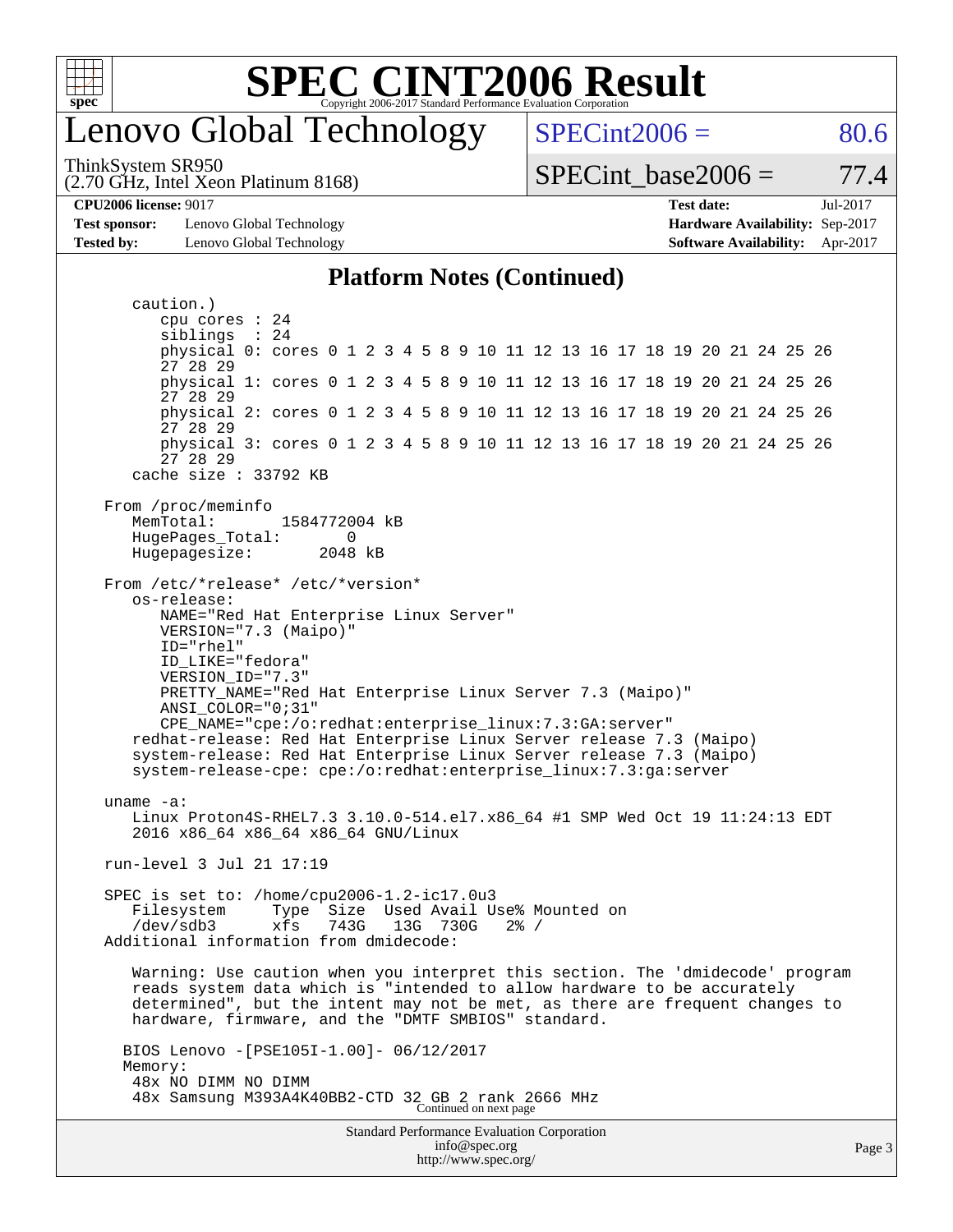

## enovo Global Technology

ThinkSystem SR950

 $SPECint2006 = 80.6$  $SPECint2006 = 80.6$ 

(2.70 GHz, Intel Xeon Platinum 8168)

 $SPECTnt\_base2006 = 77.4$ 

**[Test sponsor:](http://www.spec.org/auto/cpu2006/Docs/result-fields.html#Testsponsor)** Lenovo Global Technology **[Hardware Availability:](http://www.spec.org/auto/cpu2006/Docs/result-fields.html#HardwareAvailability)** Sep-2017

**[CPU2006 license:](http://www.spec.org/auto/cpu2006/Docs/result-fields.html#CPU2006license)** 9017 **[Test date:](http://www.spec.org/auto/cpu2006/Docs/result-fields.html#Testdate)** Jul-2017 **[Tested by:](http://www.spec.org/auto/cpu2006/Docs/result-fields.html#Testedby)** Lenovo Global Technology **[Software Availability:](http://www.spec.org/auto/cpu2006/Docs/result-fields.html#SoftwareAvailability)** Apr-2017

### **[Platform Notes \(Continued\)](http://www.spec.org/auto/cpu2006/Docs/result-fields.html#PlatformNotes)**

(End of data from sysinfo program)

#### **[General Notes](http://www.spec.org/auto/cpu2006/Docs/result-fields.html#GeneralNotes)**

Environment variables set by runspec before the start of the run: KMP\_AFFINITY = "granularity=fine,compact,0,3" LD\_LIBRARY\_PATH = "/home/cpu2006-1.2-ic17.0u3/lib/ia32:/home/cpu2006-1.2-ic17.0u3/lib/intel64:/home/cpu2006-1.2-ic17.0u3/sh10.2" OMP\_NUM\_THREADS = "96"

 Binaries compiled on a system with 1x Intel Core i7-4790 CPU + 32GB RAM memory using Redhat Enterprise Linux 7.2 Transparent Huge Pages enabled by default. Filesystem page cache cleared with: shell invocation of 'sync; echo 3 > /proc/sys/vm/drop\_caches' prior to run

### **[Base Compiler Invocation](http://www.spec.org/auto/cpu2006/Docs/result-fields.html#BaseCompilerInvocation)**

[C benchmarks](http://www.spec.org/auto/cpu2006/Docs/result-fields.html#Cbenchmarks): [icc -m64](http://www.spec.org/cpu2006/results/res2017q4/cpu2006-20171031-50400.flags.html#user_CCbase_intel_icc_64bit_bda6cc9af1fdbb0edc3795bac97ada53)

[C++ benchmarks:](http://www.spec.org/auto/cpu2006/Docs/result-fields.html#CXXbenchmarks) [icpc -m64](http://www.spec.org/cpu2006/results/res2017q4/cpu2006-20171031-50400.flags.html#user_CXXbase_intel_icpc_64bit_fc66a5337ce925472a5c54ad6a0de310)

### **[Base Portability Flags](http://www.spec.org/auto/cpu2006/Docs/result-fields.html#BasePortabilityFlags)**

 400.perlbench: [-DSPEC\\_CPU\\_LP64](http://www.spec.org/cpu2006/results/res2017q4/cpu2006-20171031-50400.flags.html#b400.perlbench_basePORTABILITY_DSPEC_CPU_LP64) [-DSPEC\\_CPU\\_LINUX\\_X64](http://www.spec.org/cpu2006/results/res2017q4/cpu2006-20171031-50400.flags.html#b400.perlbench_baseCPORTABILITY_DSPEC_CPU_LINUX_X64) 401.bzip2: [-DSPEC\\_CPU\\_LP64](http://www.spec.org/cpu2006/results/res2017q4/cpu2006-20171031-50400.flags.html#suite_basePORTABILITY401_bzip2_DSPEC_CPU_LP64) 403.gcc: [-DSPEC\\_CPU\\_LP64](http://www.spec.org/cpu2006/results/res2017q4/cpu2006-20171031-50400.flags.html#suite_basePORTABILITY403_gcc_DSPEC_CPU_LP64) 429.mcf: [-DSPEC\\_CPU\\_LP64](http://www.spec.org/cpu2006/results/res2017q4/cpu2006-20171031-50400.flags.html#suite_basePORTABILITY429_mcf_DSPEC_CPU_LP64) 445.gobmk: [-DSPEC\\_CPU\\_LP64](http://www.spec.org/cpu2006/results/res2017q4/cpu2006-20171031-50400.flags.html#suite_basePORTABILITY445_gobmk_DSPEC_CPU_LP64) 456.hmmer: [-DSPEC\\_CPU\\_LP64](http://www.spec.org/cpu2006/results/res2017q4/cpu2006-20171031-50400.flags.html#suite_basePORTABILITY456_hmmer_DSPEC_CPU_LP64) 458.sjeng: [-DSPEC\\_CPU\\_LP64](http://www.spec.org/cpu2006/results/res2017q4/cpu2006-20171031-50400.flags.html#suite_basePORTABILITY458_sjeng_DSPEC_CPU_LP64) 462.libquantum: [-DSPEC\\_CPU\\_LP64](http://www.spec.org/cpu2006/results/res2017q4/cpu2006-20171031-50400.flags.html#suite_basePORTABILITY462_libquantum_DSPEC_CPU_LP64) [-DSPEC\\_CPU\\_LINUX](http://www.spec.org/cpu2006/results/res2017q4/cpu2006-20171031-50400.flags.html#b462.libquantum_baseCPORTABILITY_DSPEC_CPU_LINUX) 464.h264ref: [-DSPEC\\_CPU\\_LP64](http://www.spec.org/cpu2006/results/res2017q4/cpu2006-20171031-50400.flags.html#suite_basePORTABILITY464_h264ref_DSPEC_CPU_LP64) 471.omnetpp: [-DSPEC\\_CPU\\_LP64](http://www.spec.org/cpu2006/results/res2017q4/cpu2006-20171031-50400.flags.html#suite_basePORTABILITY471_omnetpp_DSPEC_CPU_LP64) 473.astar: [-DSPEC\\_CPU\\_LP64](http://www.spec.org/cpu2006/results/res2017q4/cpu2006-20171031-50400.flags.html#suite_basePORTABILITY473_astar_DSPEC_CPU_LP64) 483.xalancbmk: [-DSPEC\\_CPU\\_LP64](http://www.spec.org/cpu2006/results/res2017q4/cpu2006-20171031-50400.flags.html#suite_basePORTABILITY483_xalancbmk_DSPEC_CPU_LP64) [-DSPEC\\_CPU\\_LINUX](http://www.spec.org/cpu2006/results/res2017q4/cpu2006-20171031-50400.flags.html#b483.xalancbmk_baseCXXPORTABILITY_DSPEC_CPU_LINUX)

### **[Base Optimization Flags](http://www.spec.org/auto/cpu2006/Docs/result-fields.html#BaseOptimizationFlags)**

[C benchmarks](http://www.spec.org/auto/cpu2006/Docs/result-fields.html#Cbenchmarks):

[-xCORE-AVX2](http://www.spec.org/cpu2006/results/res2017q4/cpu2006-20171031-50400.flags.html#user_CCbase_f-xCORE-AVX2) [-ipo](http://www.spec.org/cpu2006/results/res2017q4/cpu2006-20171031-50400.flags.html#user_CCbase_f-ipo) [-O3](http://www.spec.org/cpu2006/results/res2017q4/cpu2006-20171031-50400.flags.html#user_CCbase_f-O3) [-no-prec-div](http://www.spec.org/cpu2006/results/res2017q4/cpu2006-20171031-50400.flags.html#user_CCbase_f-no-prec-div) [-parallel](http://www.spec.org/cpu2006/results/res2017q4/cpu2006-20171031-50400.flags.html#user_CCbase_f-parallel) [-qopt-prefetch](http://www.spec.org/cpu2006/results/res2017q4/cpu2006-20171031-50400.flags.html#user_CCbase_f-qopt-prefetch) [-auto-p32](http://www.spec.org/cpu2006/results/res2017q4/cpu2006-20171031-50400.flags.html#user_CCbase_f-auto-p32)

Continued on next page

Standard Performance Evaluation Corporation [info@spec.org](mailto:info@spec.org) <http://www.spec.org/>

Page 4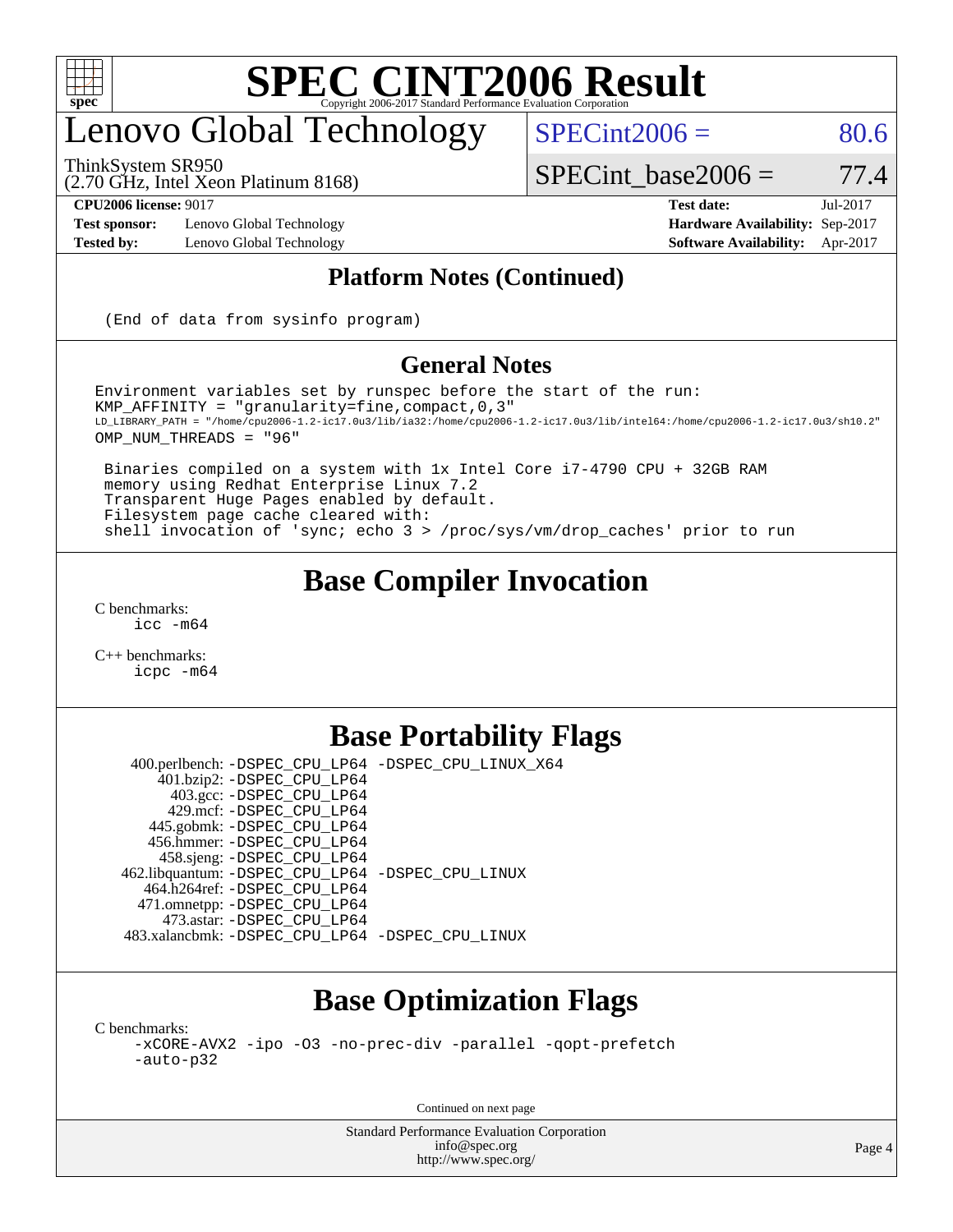

## enovo Global Technology

ThinkSystem SR950

 $SPECint2006 = 80.6$  $SPECint2006 = 80.6$ 

(2.70 GHz, Intel Xeon Platinum 8168)

SPECint base2006 =  $77.4$ 

**[Test sponsor:](http://www.spec.org/auto/cpu2006/Docs/result-fields.html#Testsponsor)** Lenovo Global Technology **[Hardware Availability:](http://www.spec.org/auto/cpu2006/Docs/result-fields.html#HardwareAvailability)** Sep-2017

**[CPU2006 license:](http://www.spec.org/auto/cpu2006/Docs/result-fields.html#CPU2006license)** 9017 **[Test date:](http://www.spec.org/auto/cpu2006/Docs/result-fields.html#Testdate)** Jul-2017 **[Tested by:](http://www.spec.org/auto/cpu2006/Docs/result-fields.html#Testedby)** Lenovo Global Technology **[Software Availability:](http://www.spec.org/auto/cpu2006/Docs/result-fields.html#SoftwareAvailability)** Apr-2017

### **[Base Optimization Flags \(Continued\)](http://www.spec.org/auto/cpu2006/Docs/result-fields.html#BaseOptimizationFlags)**

[C++ benchmarks:](http://www.spec.org/auto/cpu2006/Docs/result-fields.html#CXXbenchmarks)

[-xCORE-AVX2](http://www.spec.org/cpu2006/results/res2017q4/cpu2006-20171031-50400.flags.html#user_CXXbase_f-xCORE-AVX2) [-ipo](http://www.spec.org/cpu2006/results/res2017q4/cpu2006-20171031-50400.flags.html#user_CXXbase_f-ipo) [-O3](http://www.spec.org/cpu2006/results/res2017q4/cpu2006-20171031-50400.flags.html#user_CXXbase_f-O3) [-no-prec-div](http://www.spec.org/cpu2006/results/res2017q4/cpu2006-20171031-50400.flags.html#user_CXXbase_f-no-prec-div) [-qopt-prefetch](http://www.spec.org/cpu2006/results/res2017q4/cpu2006-20171031-50400.flags.html#user_CXXbase_f-qopt-prefetch) [-auto-p32](http://www.spec.org/cpu2006/results/res2017q4/cpu2006-20171031-50400.flags.html#user_CXXbase_f-auto-p32) [-Wl,-z,muldefs](http://www.spec.org/cpu2006/results/res2017q4/cpu2006-20171031-50400.flags.html#user_CXXbase_link_force_multiple1_74079c344b956b9658436fd1b6dd3a8a) [-L/sh10.2 -lsmartheap64](http://www.spec.org/cpu2006/results/res2017q4/cpu2006-20171031-50400.flags.html#user_CXXbase_SmartHeap64_63911d860fc08c15fa1d5bf319b9d8d5)

### **[Base Other Flags](http://www.spec.org/auto/cpu2006/Docs/result-fields.html#BaseOtherFlags)**

[C benchmarks](http://www.spec.org/auto/cpu2006/Docs/result-fields.html#Cbenchmarks):

403.gcc: [-Dalloca=\\_alloca](http://www.spec.org/cpu2006/results/res2017q4/cpu2006-20171031-50400.flags.html#b403.gcc_baseEXTRA_CFLAGS_Dalloca_be3056838c12de2578596ca5467af7f3)

### **[Peak Compiler Invocation](http://www.spec.org/auto/cpu2006/Docs/result-fields.html#PeakCompilerInvocation)**

[C benchmarks \(except as noted below\)](http://www.spec.org/auto/cpu2006/Docs/result-fields.html#Cbenchmarksexceptasnotedbelow):

[icc -m64](http://www.spec.org/cpu2006/results/res2017q4/cpu2006-20171031-50400.flags.html#user_CCpeak_intel_icc_64bit_bda6cc9af1fdbb0edc3795bac97ada53)

400.perlbench: [icc -m32 -L/opt/intel/compilers\\_and\\_libraries\\_2017/linux/lib/ia32](http://www.spec.org/cpu2006/results/res2017q4/cpu2006-20171031-50400.flags.html#user_peakCCLD400_perlbench_intel_icc_c29f3ff5a7ed067b11e4ec10a03f03ae)

445.gobmk: [icc -m32 -L/opt/intel/compilers\\_and\\_libraries\\_2017/linux/lib/ia32](http://www.spec.org/cpu2006/results/res2017q4/cpu2006-20171031-50400.flags.html#user_peakCCLD445_gobmk_intel_icc_c29f3ff5a7ed067b11e4ec10a03f03ae)

[C++ benchmarks \(except as noted below\):](http://www.spec.org/auto/cpu2006/Docs/result-fields.html#CXXbenchmarksexceptasnotedbelow)

[icc -m32 -L/opt/intel/compilers\\_and\\_libraries\\_2017/linux/lib/ia32](http://www.spec.org/cpu2006/results/res2017q4/cpu2006-20171031-50400.flags.html#user_CXXpeak_intel_icc_c29f3ff5a7ed067b11e4ec10a03f03ae)

473.astar: [icpc -m64](http://www.spec.org/cpu2006/results/res2017q4/cpu2006-20171031-50400.flags.html#user_peakCXXLD473_astar_intel_icpc_64bit_fc66a5337ce925472a5c54ad6a0de310)

### **[Peak Portability Flags](http://www.spec.org/auto/cpu2006/Docs/result-fields.html#PeakPortabilityFlags)**

 400.perlbench: [-D\\_FILE\\_OFFSET\\_BITS=64](http://www.spec.org/cpu2006/results/res2017q4/cpu2006-20171031-50400.flags.html#user_peakPORTABILITY400_perlbench_file_offset_bits_64_438cf9856305ebd76870a2c6dc2689ab) [-DSPEC\\_CPU\\_LINUX\\_IA32](http://www.spec.org/cpu2006/results/res2017q4/cpu2006-20171031-50400.flags.html#b400.perlbench_peakCPORTABILITY_DSPEC_CPU_LINUX_IA32) 401.bzip2: [-DSPEC\\_CPU\\_LP64](http://www.spec.org/cpu2006/results/res2017q4/cpu2006-20171031-50400.flags.html#suite_peakPORTABILITY401_bzip2_DSPEC_CPU_LP64) 403.gcc: [-DSPEC\\_CPU\\_LP64](http://www.spec.org/cpu2006/results/res2017q4/cpu2006-20171031-50400.flags.html#suite_peakPORTABILITY403_gcc_DSPEC_CPU_LP64) 429.mcf: [-DSPEC\\_CPU\\_LP64](http://www.spec.org/cpu2006/results/res2017q4/cpu2006-20171031-50400.flags.html#suite_peakPORTABILITY429_mcf_DSPEC_CPU_LP64) 445.gobmk: [-D\\_FILE\\_OFFSET\\_BITS=64](http://www.spec.org/cpu2006/results/res2017q4/cpu2006-20171031-50400.flags.html#user_peakPORTABILITY445_gobmk_file_offset_bits_64_438cf9856305ebd76870a2c6dc2689ab) 456.hmmer: [-DSPEC\\_CPU\\_LP64](http://www.spec.org/cpu2006/results/res2017q4/cpu2006-20171031-50400.flags.html#suite_peakPORTABILITY456_hmmer_DSPEC_CPU_LP64) 458.sjeng: [-DSPEC\\_CPU\\_LP64](http://www.spec.org/cpu2006/results/res2017q4/cpu2006-20171031-50400.flags.html#suite_peakPORTABILITY458_sjeng_DSPEC_CPU_LP64) 462.libquantum: [-DSPEC\\_CPU\\_LP64](http://www.spec.org/cpu2006/results/res2017q4/cpu2006-20171031-50400.flags.html#suite_peakPORTABILITY462_libquantum_DSPEC_CPU_LP64) [-DSPEC\\_CPU\\_LINUX](http://www.spec.org/cpu2006/results/res2017q4/cpu2006-20171031-50400.flags.html#b462.libquantum_peakCPORTABILITY_DSPEC_CPU_LINUX) 464.h264ref: [-DSPEC\\_CPU\\_LP64](http://www.spec.org/cpu2006/results/res2017q4/cpu2006-20171031-50400.flags.html#suite_peakPORTABILITY464_h264ref_DSPEC_CPU_LP64) 471.omnetpp: [-D\\_FILE\\_OFFSET\\_BITS=64](http://www.spec.org/cpu2006/results/res2017q4/cpu2006-20171031-50400.flags.html#user_peakPORTABILITY471_omnetpp_file_offset_bits_64_438cf9856305ebd76870a2c6dc2689ab) 473.astar: [-DSPEC\\_CPU\\_LP64](http://www.spec.org/cpu2006/results/res2017q4/cpu2006-20171031-50400.flags.html#suite_peakPORTABILITY473_astar_DSPEC_CPU_LP64) 483.xalancbmk: [-D\\_FILE\\_OFFSET\\_BITS=64](http://www.spec.org/cpu2006/results/res2017q4/cpu2006-20171031-50400.flags.html#user_peakPORTABILITY483_xalancbmk_file_offset_bits_64_438cf9856305ebd76870a2c6dc2689ab) [-DSPEC\\_CPU\\_LINUX](http://www.spec.org/cpu2006/results/res2017q4/cpu2006-20171031-50400.flags.html#b483.xalancbmk_peakCXXPORTABILITY_DSPEC_CPU_LINUX)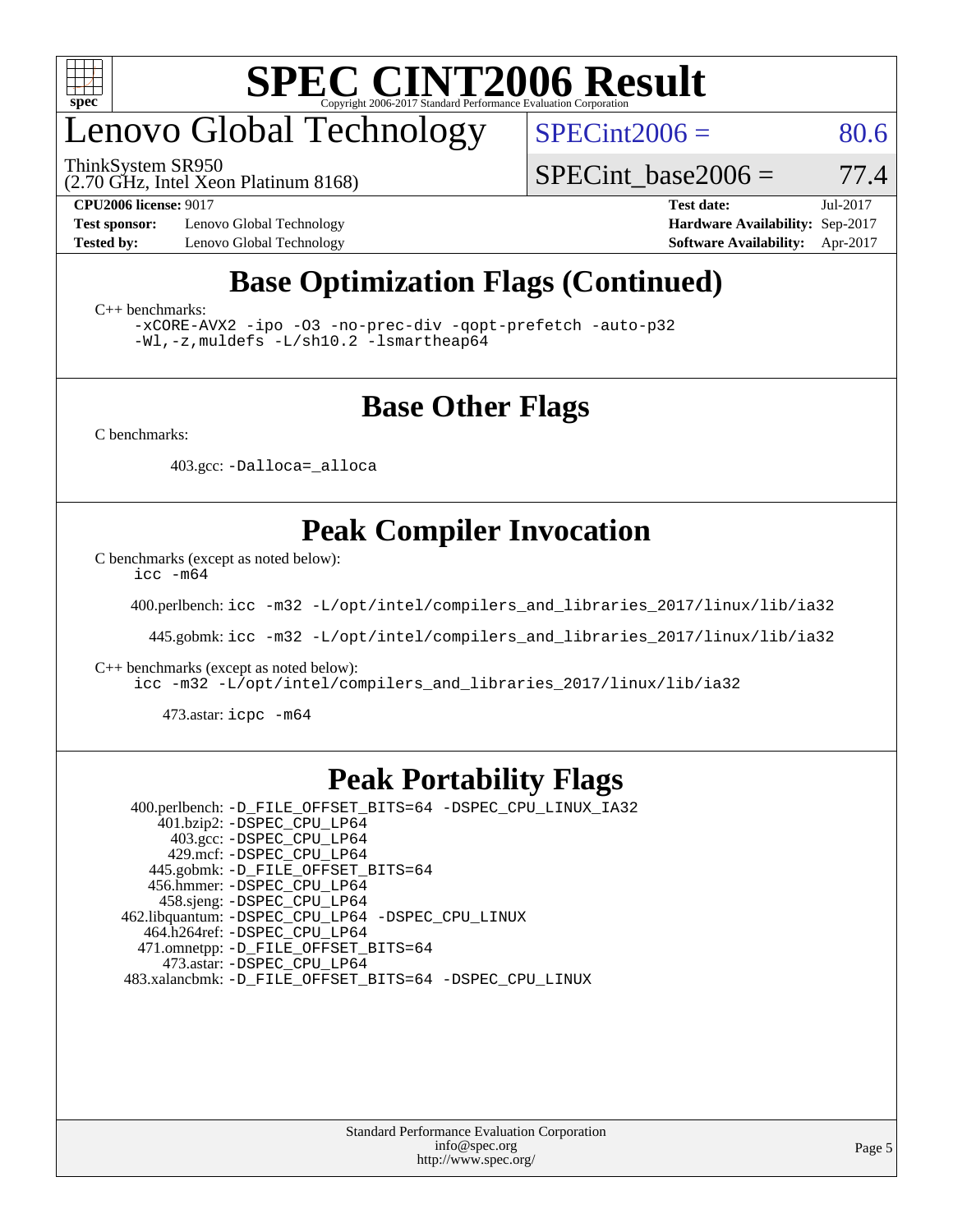

# enovo Global Technology

ThinkSystem SR950

(2.70 GHz, Intel Xeon Platinum 8168)

 $SPECTnt2006 = 80.6$ 

 $SPECTnt\_base2006 = 77.4$ 

**[Test sponsor:](http://www.spec.org/auto/cpu2006/Docs/result-fields.html#Testsponsor)** Lenovo Global Technology **[Hardware Availability:](http://www.spec.org/auto/cpu2006/Docs/result-fields.html#HardwareAvailability)** Sep-2017 **[Tested by:](http://www.spec.org/auto/cpu2006/Docs/result-fields.html#Testedby)** Lenovo Global Technology **[Software Availability:](http://www.spec.org/auto/cpu2006/Docs/result-fields.html#SoftwareAvailability)** Apr-2017

**[CPU2006 license:](http://www.spec.org/auto/cpu2006/Docs/result-fields.html#CPU2006license)** 9017 **[Test date:](http://www.spec.org/auto/cpu2006/Docs/result-fields.html#Testdate)** Jul-2017

### **[Peak Optimization Flags](http://www.spec.org/auto/cpu2006/Docs/result-fields.html#PeakOptimizationFlags)**

#### [C benchmarks](http://www.spec.org/auto/cpu2006/Docs/result-fields.html#Cbenchmarks):

|                              | 400.perlbench: -prof-gen(pass 1) -prof-use(pass 2) -xCORE-AVX2(pass 2)<br>$-par-num-threads=1(pass 1) -ipo(pass 2) -03(pass 2)$<br>-no-prec-div(pass 2) -qopt-prefetch                                                        |  |  |  |  |  |  |
|------------------------------|-------------------------------------------------------------------------------------------------------------------------------------------------------------------------------------------------------------------------------|--|--|--|--|--|--|
|                              | 401.bzip2: -prof-gen(pass 1) -prof-use(pass 2) -xCORE-AVX2(pass 2)<br>$-par-num-threads=1(pass 1) -ipo(pass 2) -03(pass 2)$<br>-no-prec-div -auto-ilp32 -qopt-prefetch                                                        |  |  |  |  |  |  |
|                              | 403.gcc: -xCORE-AVX2 -ipo -03 -no-prec-div -inline-calloc<br>-qopt-malloc-options=3 -auto-ilp32                                                                                                                               |  |  |  |  |  |  |
|                              | 429.mcf: -xCORE-AVX2 -ipo -03 -no-prec-div -parallel<br>-gopt-prefetch -auto-p32                                                                                                                                              |  |  |  |  |  |  |
|                              | 445.gobmk: -prof-gen(pass 1) -prof-use(pass 2) -xCORE-AVX2(pass 2)<br>$-par-num-threads=1(pass 1) -ipo(pass 2) -03(pass 2)$<br>-no-prec-div(pass 2)                                                                           |  |  |  |  |  |  |
| $456.$ hmmer: basepeak = yes |                                                                                                                                                                                                                               |  |  |  |  |  |  |
|                              | $458 \text{.}$ sjeng: $-\text{prof-gen(pass 1)} - \text{prof-use(pass 2)} - \text{xCORE-AVX2(pass 2)}$<br>$-par-num-threads=1(pass 1) -ipo(pass 2) -03(pass 2)$<br>-no-prec-div(pass 2) -unroll4                              |  |  |  |  |  |  |
|                              | $462$ .libquantum: basepeak = yes                                                                                                                                                                                             |  |  |  |  |  |  |
|                              | $464.h264$ ref: basepeak = yes                                                                                                                                                                                                |  |  |  |  |  |  |
| $C++$ benchmarks:            |                                                                                                                                                                                                                               |  |  |  |  |  |  |
|                              | 471.omnetpp: -prof-gen(pass 1) -prof-use(pass 2) -xCORE-AVX2(pass 2)<br>$-par-num-threads=1(pass 1) -ipo(pass 2) -03(pass 2)$<br>-no-prec-div(pass 2) -qopt-ra-region-strategy=block<br>-Wl,-z, muldefs -L/sh10.2 -lsmartheap |  |  |  |  |  |  |
|                              | 473.astar: -xCORE-AVX2 -ipo -03 -no-prec-div -qopt-prefetch<br>-auto-p32 -Wl,-z, muldefs -L/sh10.2 -lsmartheap64                                                                                                              |  |  |  |  |  |  |
|                              | 483.xalancbmk: -xCORE-AVX2 -ipo -03 -no-prec-div -qopt-prefetch<br>-Wl,-z, muldefs -L/sh10.2 -lsmartheap                                                                                                                      |  |  |  |  |  |  |
|                              |                                                                                                                                                                                                                               |  |  |  |  |  |  |
|                              |                                                                                                                                                                                                                               |  |  |  |  |  |  |

### **[Peak Other Flags](http://www.spec.org/auto/cpu2006/Docs/result-fields.html#PeakOtherFlags)**

[C benchmarks](http://www.spec.org/auto/cpu2006/Docs/result-fields.html#Cbenchmarks):

Continued on next page

Standard Performance Evaluation Corporation [info@spec.org](mailto:info@spec.org) <http://www.spec.org/>